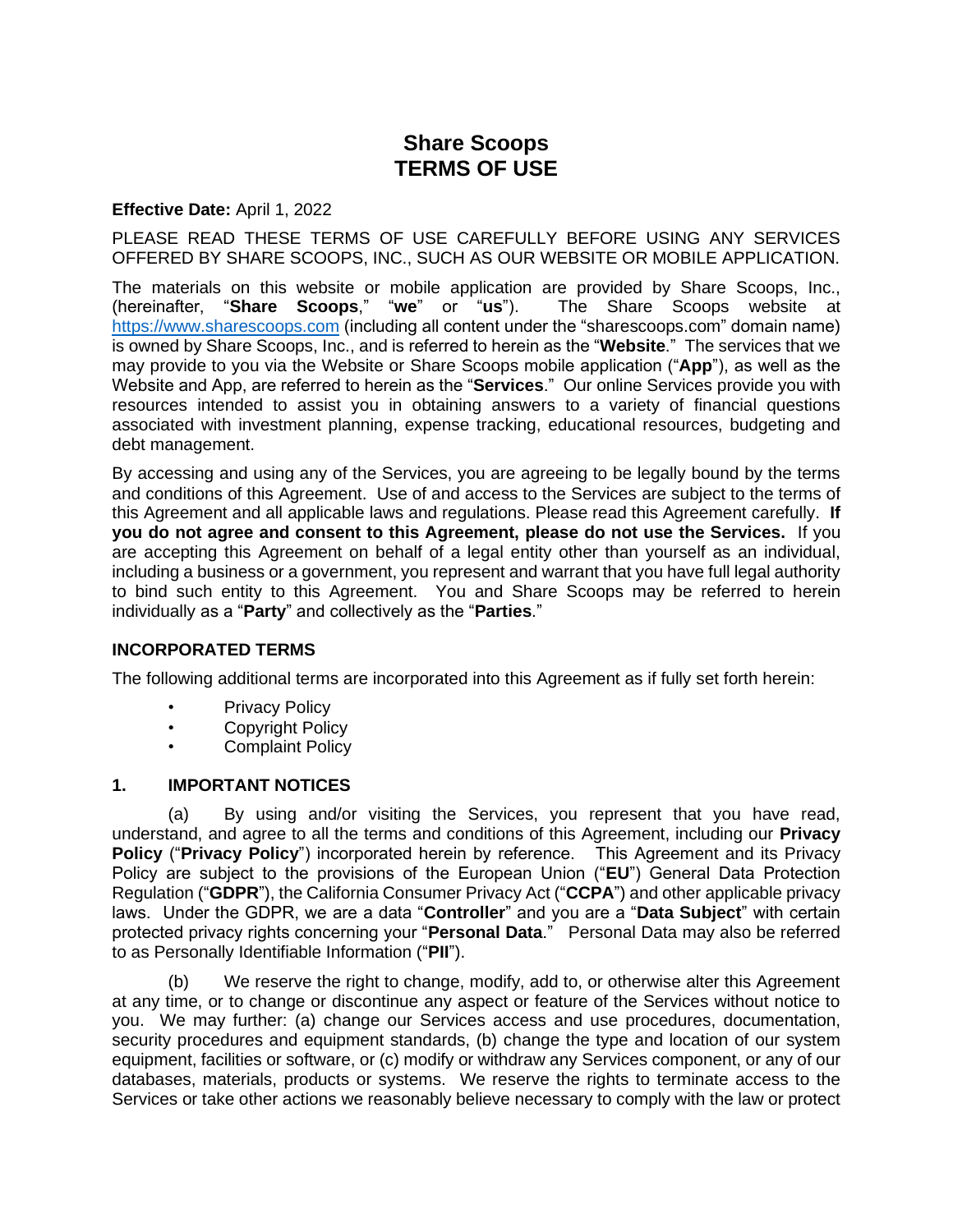our rights or those of our users. Such changes, modifications, additions or deletions shall be effective immediately upon their availability via the Services. Any access or attempt to access or use the Services for any unauthorized or illegal purpose is strictly prohibited. You agree to review this Agreement periodically to be aware of such revisions. Your use of the Services after we post such changes, modifications, additions or deletions constitutes your acceptance of such changes, modifications, additions or deletions. **Notwithstanding the foregoing, we will notify you via email regarding any changes in the Privacy Policy, if you have provided your email address to us.**

(c) **THIS AGREEMENT CONTAINS A BINDING AND FINAL ARBITRATION PROVISION AND CLASS ACTION WAIVER. WHERE PERMITTED BY LAW, YOU UNDERSTAND AND AGREE TO SUBMIT TO ARBITRATION PROCEEDINGS TO SETTLE ANY DISPUTES HEREUNDER, THAT SUCH ARBITRATION WILL BE IN LIEU OF LITIGATION, AND EACH PARTY HEREBY WAIVES THE RIGHT TO SUE IN COURT OR HAVE A JURY TRIAL IN FAVOR OF THE ARBITRATION PROCEEDING EXCEPT AS PERMITTED UNDER THIS AGREEMENT.**

### **2. LICENSE GRANT; LIMITATIONS**

(a) Subject to the terms of this Agreement, we hereby grant you a limited, terminable, non-sublicensable, non-transferable, non-exclusive right to access and use the Services that are intended for public display or access, on a personal computer or mobile device owned or controlled by you. This license may be further limited by the applicable terms of service of the mobile app store from which you downloaded any mobile application used to access the Services, and the specific usage rules set forth therein. Any rights not explicitly granted in this Agreement are strictly withheld and reserved by us.

(b) You agree that (i) except in your normal use of the Services as permitted hereunder, you will not copy or distribute any part of the Services in any medium without our prior written authorization; (ii) you will not alter or modify any part of the Services other than as is necessary to use the Services for their intended purposes; and (iii) you will otherwise comply with this Agreement.

(c) We shall have no obligation to support your use of the Services in the event that: (i) you modify the Services (or any component thereof) without our prior written consent; (ii) you experience any error caused in whole or in part by persons other than us (including without limitation, your failure to properly enter or transmit data); or (iii) you experience any error caused in whole or in part by your use of the Services in association with operating environments and platforms other than those that we support.

(d) To the extent that the Services incorporate any third party products or services, then, in addition to the terms set forth herein, you must comply with any additional terms, restrictions or limitations applicable to such third party products or services, including without limitation, the Ethos Terms of Use available at https://ethosesg.com/legal/terms-of-use. We have the right to subcontract performance of applicable hosting, payment processing and other services, in which event the service levels provided by the applicable third-party providers will be incorporated herein by reference.

(e) You agree to procure, install and maintain all client-side equipment, data plans, Internet connections and other hardware necessary for you to connect to and access the Services. We are not responsible for equipment defects, lack of service, or other issues arising from third-party services or equipment. You are responsible for all applicable data plan fees, subscription charges or other fees of any kind whatsoever that may be required by your carrier in order to access the Services.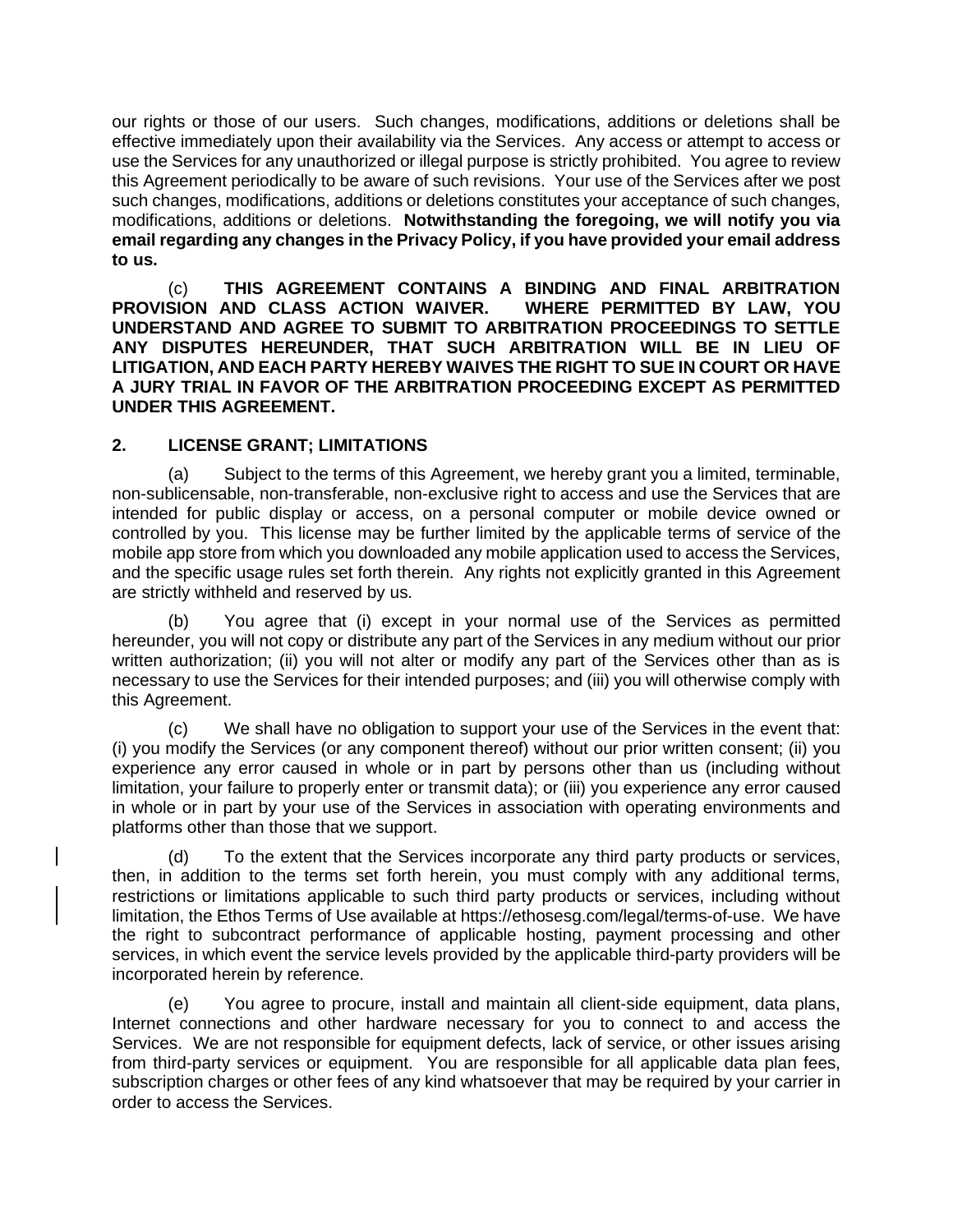### **3. RESTRICTIONS**

(a) You agree that you will not violate any applicable law or regulation in connection with your use of the Services.

(b) You agree that you will not distribute, upload, make available or otherwise publish through the Services any suggestions, information, ideas, comments, causes, promotions, documents, questions, notes, plans, drawings, proposals, graphics, text, information, links, profiles, third party or friend references, personal information, name, likeness, audio, photos, software, music, sounds, video, comments, messages, posts, tags or similar materials ("**Submissions**") that:

- are unlawful or encourage anyone to engage in anything unlawful;
- contain a virus or any other similar malicious software that may damage the operation of our or another's computers;
- infringe upon any copyright, patent, trademark, trade secret, right of privacy, right of publicity or other right of any person or entity;
- are false, inaccurate, fraudulent or misleading; or
- are libelous, defamatory, obscene, inappropriate, abusing, harassing, threatening or bullying.
- (c) You further agree that you will not:
	- modify, adapt, translate, copy, reverse engineer, decompile or disassemble any portion of the Services;
	- interfere with or disrupt the operation of the Services, including restricting or inhibiting any other person from using the Services by means of hacking or defacing;
	- transmit to or make available in connection with the Services any denial-ofservice attack, virus, worm, Trojan horse or other harmful code or activity;
	- attempt to probe, scan or test the vulnerability of the Services or to breach our security or authentication measures;
	- take any action that imposes an unreasonable or disproportionately large load on our infrastructure, as determined in our sole discretion;
	- harvest or collect the email addresses or other Personal Data of other users of the Services;
	- scrape or collect any content from the Services via automated means;
	- submit or post false, incomplete or misleading information to the Services, or otherwise provide such information to us;
	- register for more than one user account; or,
	- impersonate any other person, entity or business.

(d) In addition, we reserve the right to review, edit or remove any Submissions, however, we are not required to routinely screen, monitor or review Submissions on the Services. YOU AGREE THAT WE ARE NOT RESPONSIBLE FOR ANY SUCH SUBMISSIONS, AND YOUR RELIANCE ON ANY INFORMATION CONTAINED THEREIN IS AT YOUR OWN RISK.

(e) You agree that you are not licensed or permitted to access any portion of the Services that we have not made public or accessible to users (whether registered or not), and you may not attempt to override any security measures in place on the Services.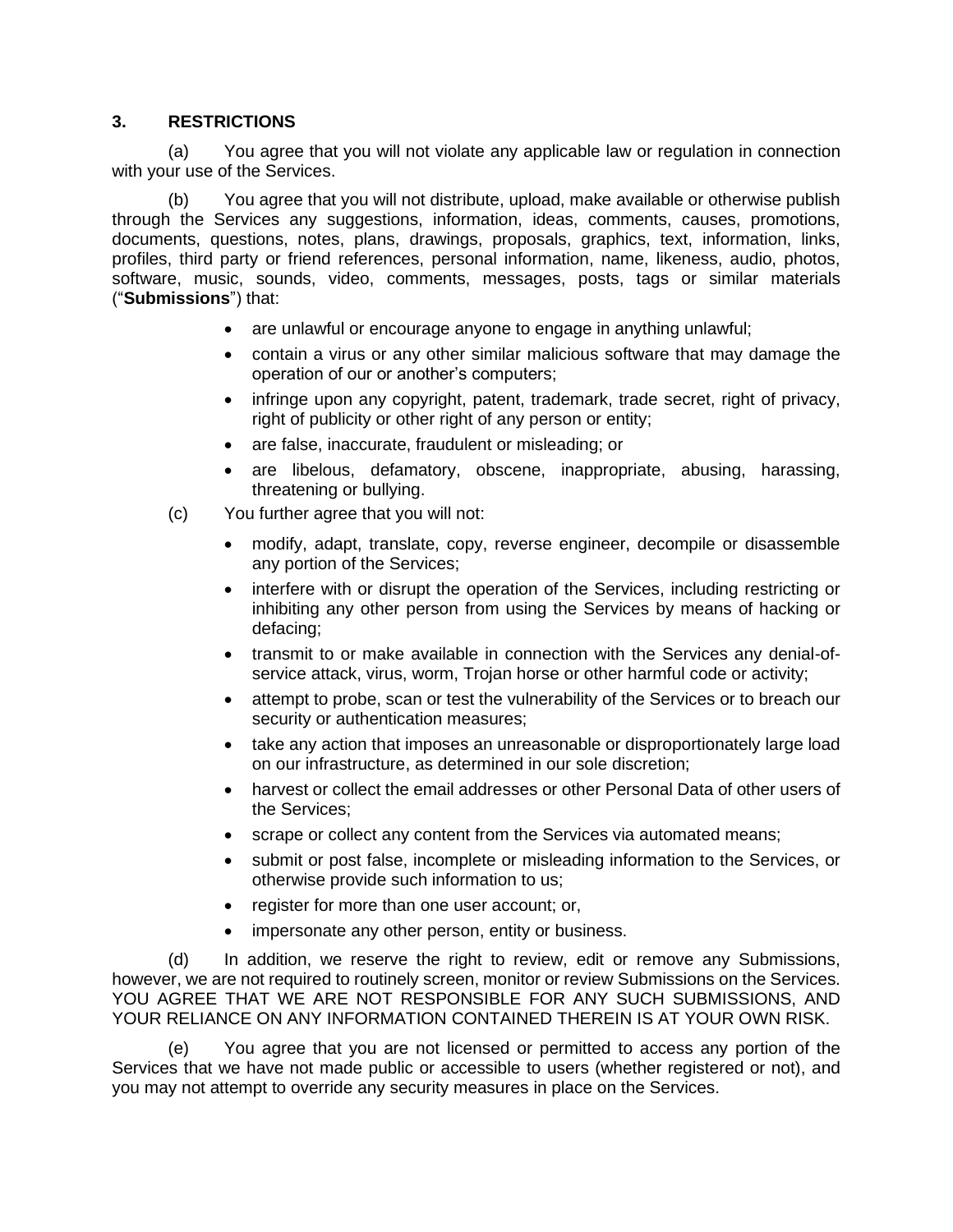(f) Notwithstanding the foregoing rules of conduct, our unlimited right to terminate your access to the Services shall not be limited to violations of this Restrictions section.

## **4. ELIGIBILITY AND MEMBERSHIP**

(a) Eligibility Requirements. Some parts or all of the Services may not be available to the general public, and we may impose eligibility rules from time-to-time. We reserve the right to amend those eligibility requirements at any time. You are not eligible to use the Services if doing so would violate any applicable law or regulation, including but not limited to U.S. export controls or restrictions.

(b) Age Requirements. You must be over the age of 18 to register an account to use the Services. By registering an account or using the Services, you represent that you meet this minimum age requirement. In any case, you affirm that you are over the age of 13, as the Services are not intended for use by anyone under 13. If you are under 13 years of age, then please do not use the Services without the consent of your parent or guardian. Pursuant to 47 U.S.C. Section 230(d), as amended, we hereby notify you that parental control protections (such as computer hardware, software or filtering services) are commercially available to assist you in limiting access to material that is harmful to minors. More information on the availability of such software can be found through publicly-available sources. You may wish to contact your Internet Services provider for more information.

(c) Membership. You may use the Services for information as a non-member, however, in such case you may not be able to use the primary Services to unlock certain content, potentially engage in transactions to empower you as an investor, or purchase subscription services that we may make available in the future ("**Transactions**"). To open an account to use the Services as a member ("**Member**"), you may be required to provide certain Personal Data or PII in order to register with us and engage in Transactions. The PII that you disclose in order to register as a Member may include, without limitation, your name and address, e-mail address, telephone number, financial information and such other information as we may request from timeto-time in accordance with our Privacy Policy, which information will be stored within our systems in our records, or under your "Account" or "Profile." You agree and acknowledge that your submission of PII to register for a Member account is voluntary and entirely at your own risk. Please refer to our Privacy Policy for additional information.

# **5. CREDENTIALS SECURITY**

(a) You understand and agree that in order to use certain functions of the Services, you may need to provide us with certain credentials (e.g., "**UserID**" and password) or other login information ("**Credentials**"). If you provide Credentials to us, you represent and warrant that you are authorized to provide these Credentials for use with the Services, and that the Credentials are and will be true and accurate throughout the Term of this Agreement. By providing your Credentials, you agree that we may store and use the Credentials in accordance with our Privacy Policy.

(b) If you are registered with an account for the Services, you agree to keep your Credentials for login to the Services confidential and secure. You are responsible for controlling the access to and use of your account. You understand and agree that we assume that instructions we receive from your account are authoritative, and that we should act upon such instructions. We are not responsible for any unauthorized access to your account or profile or the ramifications of such access, and we are not required to take action to disable any account. You agree that you will not bring any action against us arising out of or related to any claimed unauthorized access using your Credentials. Your use of any UserID or Credentials other than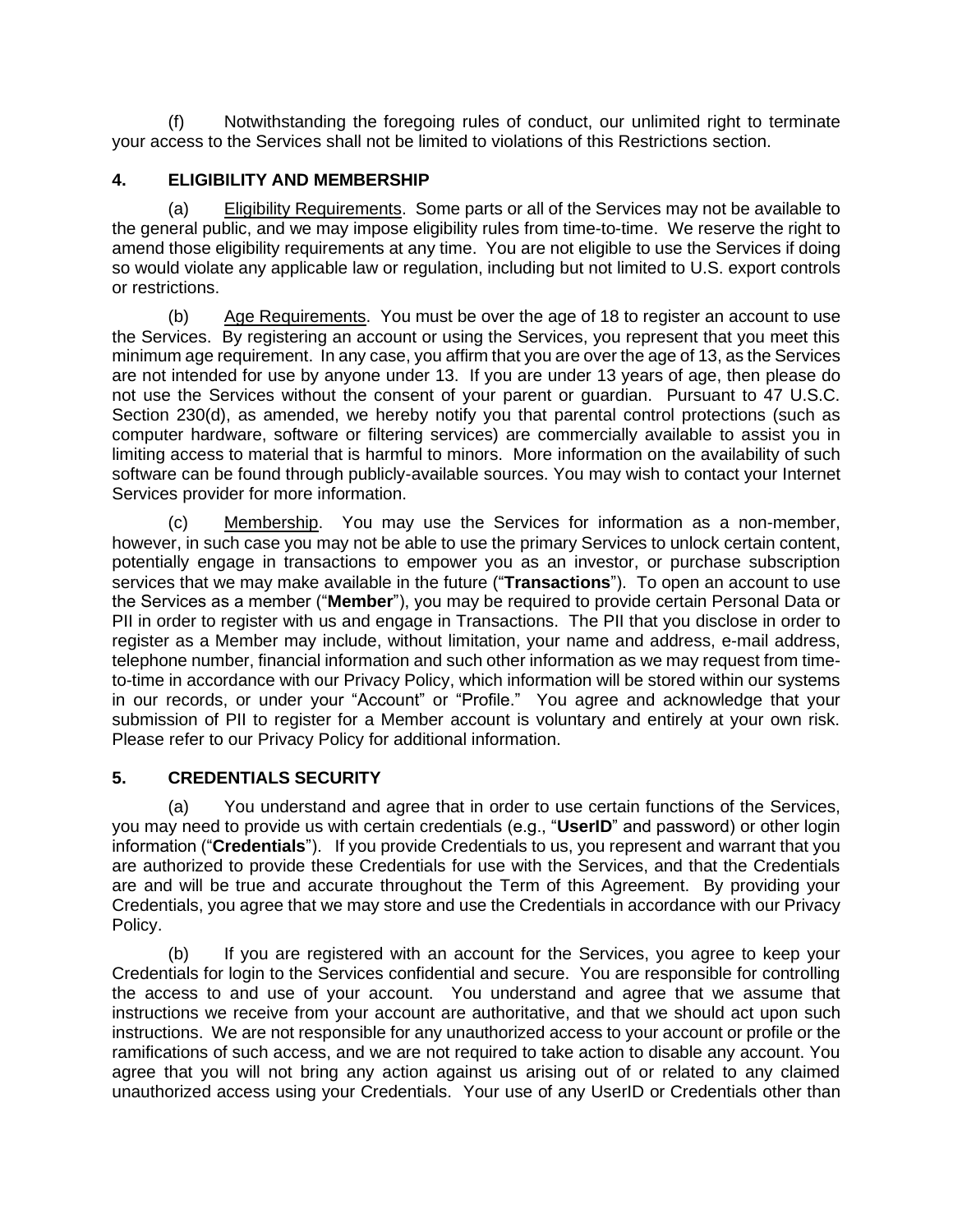as provided in this Agreement shall be considered a breach of this Agreement by you.

(c) Notwithstanding the foregoing, if we believe that there has been an unauthorized access to your account, we may take reasonable actions to disable or lock your account, or otherwise address your situation.

### **6. SUBMISSIONS**

(a) You are under no obligation to submit anything to us, and unless otherwise noted, we will not claim ownership of your Submissions. In order for us to provide the Services to you or to promote our Services, however, we require your permission to process, display, reproduce and otherwise use Submissions you make available to us. Therefore, if you choose to submit any Submissions (including your name, likeness and other Personal Data) to the Services, or otherwise make any Submissions available through the Services, you hereby grant to us a perpetual, irrevocable, transferrable, sub-licensable, non-exclusive, worldwide, royalty-free license to reproduce, use, modify, display, perform, distribute, translate and create derivative works from any such Submissions for purposes of providing, using, improving or promoting the Services.

(b) Notwithstanding the foregoing grant, as further identified in the Privacy Policy, Personal Data that you upload or make available for the purpose of using the Services (such as financial information and similar data) will only be used by us for the purpose of providing the Services to you.

(c) By submitting any Submissions to us, you hereby agree, warrant and represent that: (a) your provision of the Submissions does not violate any third party's rights; (b) that you have any required permissions from friends that you may refer to us; (c) all such Submissions are accurate and true to the best of your knowledge; and (d) you are not entitled to compensation or attribution from us in exchange for the Submissions.

(d) You acknowledge that except to the extent that we process and store your Submissions as part of the Services, we are under no obligation to maintain any Submissions that you submit, post or make available to the Services. We reserve the right to withhold, remove and or discard any such materials at any time.

### **7. PUBLIC AREAS**

(a) The Services may contain e-mail services, social media sharing links, bulletin board services, forums, communities or other message or communication facilities designed to enable you to communicate and interact with other users (the "**Public Areas**"). You agree to use the Public Areas only to post, send and receive messages and materials that are permitted Submissions that are appropriate for the particular Public Area. Although we have no obligation to monitor the Public Areas, we reserve the right to review Submissions posted to the Public Areas and to remove any materials at any time, without notice, for any or no reason in our sole discretion. We further reserve the right to terminate or suspend your access to any or all of the Public Areas at any time, without notice, for any or no reason. You acknowledge that Submissions posted in the Public Areas by other users are not controlled or endorsed by us, and such communications shall not be considered as reviewed, screened or approved by us. Submissions made in forums, bulletin boards and other Public Areas reflect only the views of the respective authors. We specifically disclaim any liability with regard to the Public Areas, and any actions resulting from your participation in any Public Areas. You acknowledge and agree that your communications with other users via the Public Areas or otherwise are public and not private communications, and that you have no expectation of privacy concerning your use of the Public Areas. You acknowledge that any Personal Data that you communicate via the Public Areas may be seen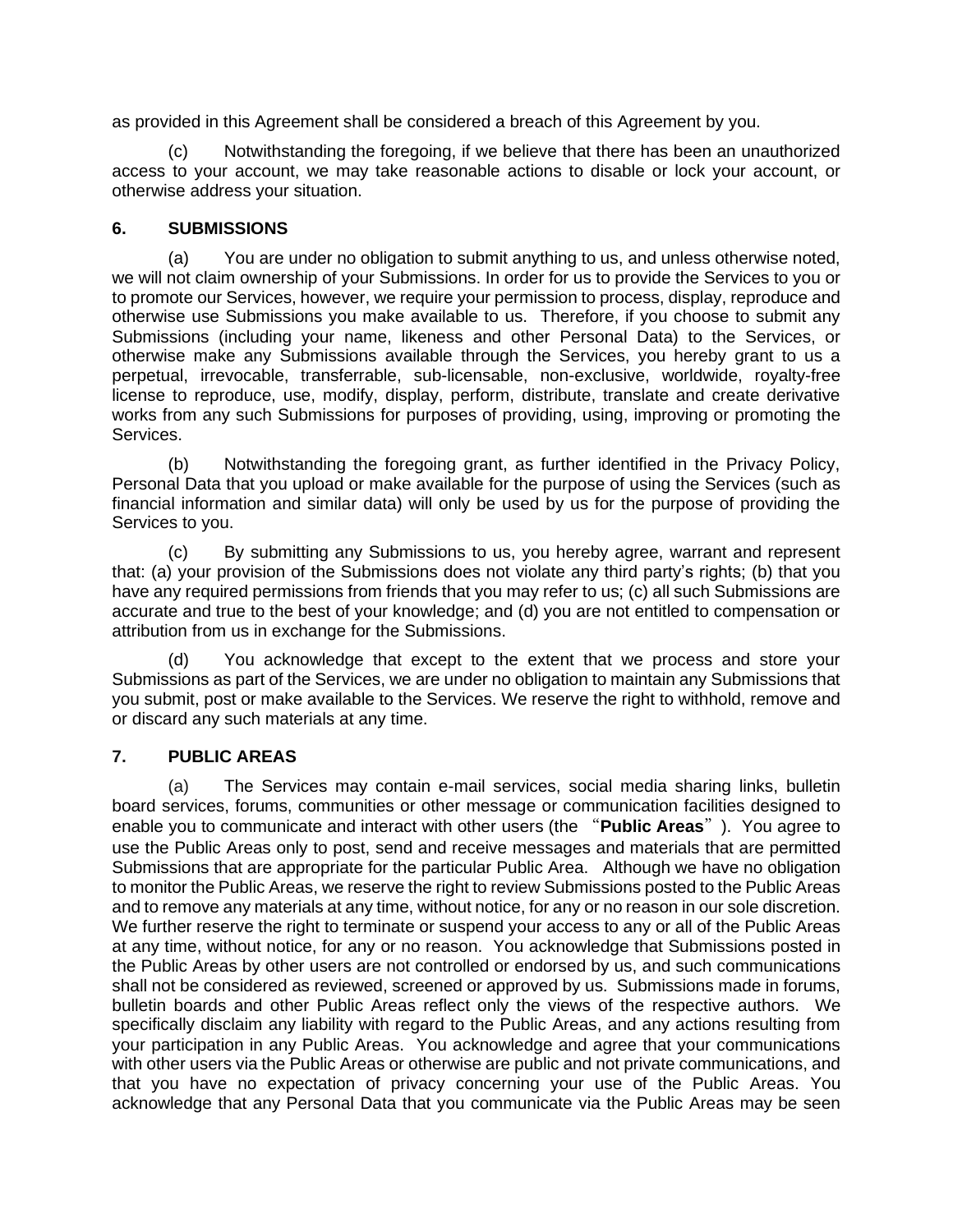and used by others, and may result in unsolicited communications; therefore, WE STRONGLY ENCOURAGE YOUR DISCRETION IN DISCLOSING ANY PERSONAL DATA VIA THE PUBLIC AREAS. We are not responsible for any information that you choose to communicate via the Public Areas, or for the actions of other users. Further, you grant us a non-exclusive, transferable, sub-licensable, royalty-free, worldwide license to use, in the promotion of the Services, any content that you post on or in connection with a Public Area, including, without limitation, the posting of such content on our social media accounts.

(b) You understand that by sharing information on the Services, and requesting information to be sent through the Services or linked social media, you may be revealing information about yourself and/or your business that you may include or that may be generated by the Services. You understand and acknowledge that you are fully aware and responsible for the impact of sharing such materials, and you agree that we are not responsible or liable in any way in connection with such sharing.

# 8. **INVESTMENT OPPORTUNITIES**

(a) You acknowledge that the Services may, from time-to-time, provide you with information with respect to various investment strategies. You agree that any investment you make shall, at all times, be only through a broker-dealer registered with the U.S. Securities Exchange Commission, and is subject to your qualification as an accredited investor (as determined by the applicable securities laws of the United States, as amended from time to time). You acknowledge that you have no right to make any investment solely by downloading and/or otherwise accessing the Services. Furthermore, you acknowledge that transfer of investment ownership interests is restricted by federal and state securities law.

(b) You acknowledge and understand that we make no recommendation with respect to the purchase of, or any investment decision made in respect of, any security, and are providing you with no investment advice whatsoever. You acknowledge that we do not and will not provide you with any legal, tax, investment, estate planning or accounting advice. Further, we will not provide you with any advice regarding the suitability, profitability or appropriateness of any security, investment or other matter. You acknowledge that our employees are not authorized to give any such advice, and you will neither solicit nor rely on any investment advice from any of our employees. By answering questions, our employees do not intend to form, and do not form an advisor-client, planner-client, or any other direct privileged or professional relationship with any user of the Services. Since each individual's situation is unique, you should consult a qualified professional before making financial decisions. Nothing in this Agreement constitutes an offer or a solicitation of an offer to buy or sell securities. You further acknowledge that we neither assume responsibility for nor guarantee the accuracy, currency, completeness or usefulness of information, commentary, recommendations, advice, investment ideas or other materials that may be accessed by you through Public Areas.

# 9. **ELECTRONIC COMMUNICATIONS; TRANSACTIONS**

Because we operate the Services only on the Internet or as a mobile application, you consent to transact business with us electronically in order to use the Services. As part of such business, you also consent to our communicating disclosures and other information electronically. Under this Agreement, you agree to electronically receive all documents, communications, notices, disclosures, contracts, and agreements arising from or relating to your use of the Services (each, a "**Disclosure**"). We will provide all Disclosures to you electronically through the Services or via electronic mail to the email address you provided. If you require paper copies of such Disclosures, you may request such paper copies, which we will send to you at a nominal cost. We may discontinue electronic provision of Disclosures at any time in our sole discretion. Your consent to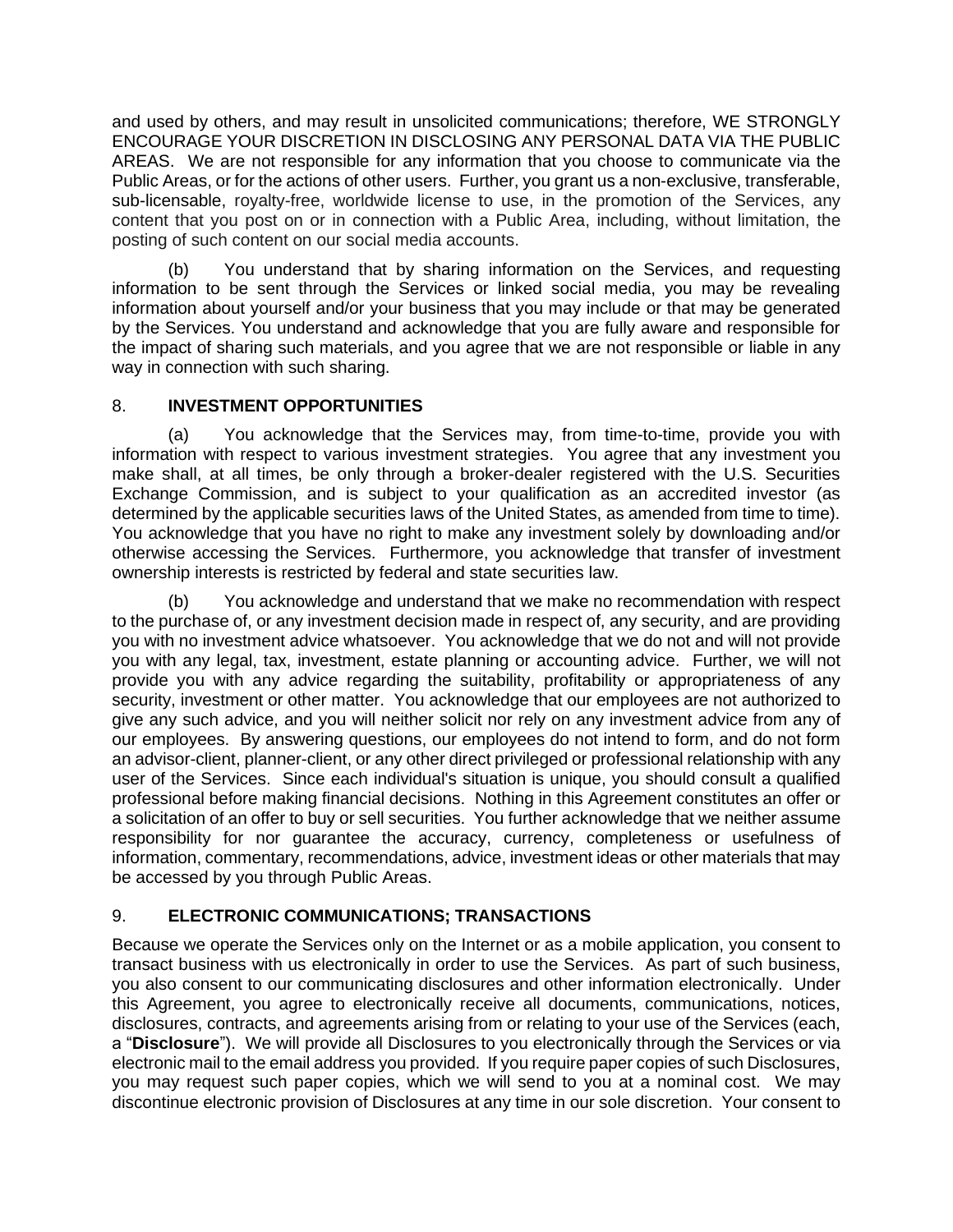receive Disclosures and transact business electronically, and our agreement to do so, applies to any Transactions to which such Disclosures relate. Your consent will remain in effect for so long as you are a Member and, after you are no longer a Member, such consent will continue until such time as all Disclosures relevant to your Transactions that occurred while you were a Member have been made.

# **10. PAYMENTS**

(a) Access to certain Services and engaging in certain Transactions may require you to pay fees ("**Fees**"). You may be asked to supply information relevant to such Transactions, including without limitation bank account and routing numbers, credit/debit card number, credit/debit card verification or other security code, the expiration date of your credit/debit card, and your address affiliated with your selected payment method. We will treat any such information provided through the Services in accordance with this Agreement and the Privacy Policy. Verification of information may be required prior to the acknowledgment or completion of any Transaction. You represent and warrant that you have the legal right to use any banking, credit/debit card(s) or other Payment Method (as defined below) that you use in connection with any Transaction.

(b) You may be required to register your personal and/or financial information with us in order to use certain areas of the Services, for example, to initiate Transactions. In doing so, you agree that you will provide accurate and complete information. We may refuse to process your information or requested Transactions if we believe that you may be: i) impersonating another person; ii) violating the intellectual property or other rights of any entity; iii) posting Submissions that are offensive; or iv) providing any information that we may otherwise reject for any or no reason in our sole discretion. You may not use the Services to purchase any illegal goods or services, or for any other underlying illegal Transaction.

(c) We, or a third-party payment processor ("**Payment Processor**") may process your payment Transactions and charge Fees to you through your registered account for use of the Services. When you use the Services to make an investment, you consent to our use of any third party escrow agent to facilitate and/or process payments made or received through the Services, including, without limitation, consent to access, charge or debit a payer's credit card, debit card, bank account or other payment mechanism. You agree to pay all Fees relating to your Transactions to us through the Payment Processor, and you authorize us to charge your chosen payment provider (e.g., bank account) ("**Payment Method**") through the Payment Processor. The processing of payments will be subject to the terms, conditions and privacy policies of the Payment Processor in addition to this Agreement. We are not responsible for errors made by the Payment Processor.

(d) Your account will be considered delinquent if payment in full is not successful when a charge is initiated. Unless specified in an invoice, amounts due are exclusive of all applicable taxes, levies, or duties, and you will be responsible for payment of all such amounts. If you believe that any specific charge under this Agreement is incorrect, in order to obtain a credit, you must contact us in writing within thirty (30) days after the payment due date, and set forth the nature and amount of the requested correction. Otherwise, charges are final.

(e) In addition to other applicable remedies, we reserve the right to suspend and/or terminate your access to the Services and/or terminate this Agreement if your Payment Method is declined or fails and your account therefore is delinquent.

# **11. LINKS TO THIRD PARTY WEBSITES**

For your convenience, the Services may contain links to the websites of third parties from which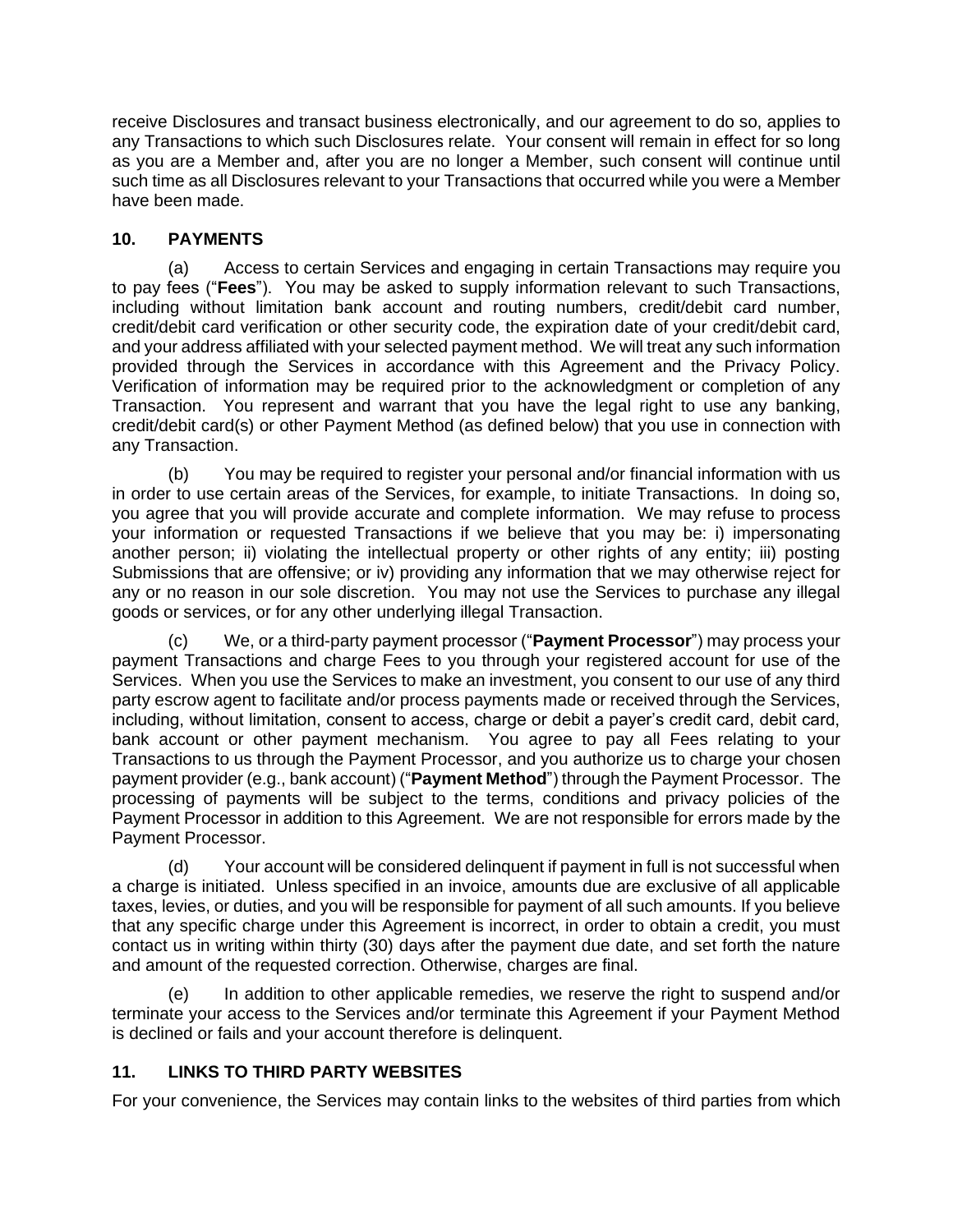you may be able to obtain information or use services. For example, we may provide links to social media sites (e.g., Twitter). Except as otherwise noted, such third party websites, and such information and services are provided by organizations that are independent of us. We do not make any representations or warranties concerning such websites. We have no control over, and assume no responsibility for, the content, privacy policies, or practices of any third party websites. In addition, we cannot censor or edit the content of any third party site. Therefore, we make no representation as to the accuracy or any other aspect of the information contained in or on such websites, sources or servers. Any linking to or from any such off-site pages or other websites by you is at your own risk. By using the Website, you expressly relieve us from any and all liability arising from your use of any third party website. Accordingly, we encourage you to be aware when you leave our Services, and to read the agreements and privacy policy of each other website that you visit.

# **12. OUR INTELLECTUAL PROPERTY**

(a) Our graphics, logos, names, designs, page headers, button icons, scripts and service names are our trademarks, trade names and/or trade dress. The "look and feel" of the Services (including color combinations, button shapes, layout, design and all other graphical elements) are protected by international copyright and trademark laws. All product names, services names, trademarks and service marks within the Services ("**Marks**") are either our property or the property of their respective owners, as indicated. You may not use the Marks for any purpose whatsoever other than as permitted by this Agreement.

(b) You acknowledge that i) the software used to provide the Services, and all enhancements, updates, upgrades, corrections and modifications to such software (the "**Software**"), ii) all copyrights, patents, trade secrets, or trademarks or other intellectual property rights protecting or pertaining to any aspect of the Software (or any enhancements, corrections or modifications) and iii) all documentation therefor, are the sole and exclusive property of us and/or our licensors. This Agreement does not convey title or ownership to you, but instead gives you only the limited use rights set forth herein. To the extent that you gain access to or receive any copies of the Software, you agree that you will delete such copies of the Software upon any termination of this Agreement, termination of your use of the Services, or at our request.

(c) You acknowledge our proprietary rights in the Services and associated documentation and materials, and shall protect the proprietary nature thereof. If you suggest any new features, functionality or performance for the Services that we subsequently incorporate into the Services (or any other software or service), you hereby acknowledge that (i) we shall own, and have all rights to use such suggestions and the Services incorporating such new features, functionality or performance; and (ii) all such suggestions shall be free from any confidentiality restrictions that might otherwise be imposed upon us. You shall not sell, lease, or otherwise transfer or distribute the Services or associated documentation, in whole or in part, without prior authorization in writing from us. In the event of any breach of this paragraph, you agree that we will suffer irreparable harm and shall therefore be entitled to obtain injunctive relief against you.

# **13. DISCLAIMERS**

(a) We do not represent or warrant that access to the Services will be error-free or uninterrupted, and we do not guarantee that users will be able to access or use the Services, or their features at all times. We reserve the right at any time to modify or discontinue (temporarily or permanently) the Services, or any part thereof, with or without notice.

(b) Certain data displayed by the Services rely on the receipt of underlying data from third party sources. Such data sources may not be real-time or accurate, and there may be delays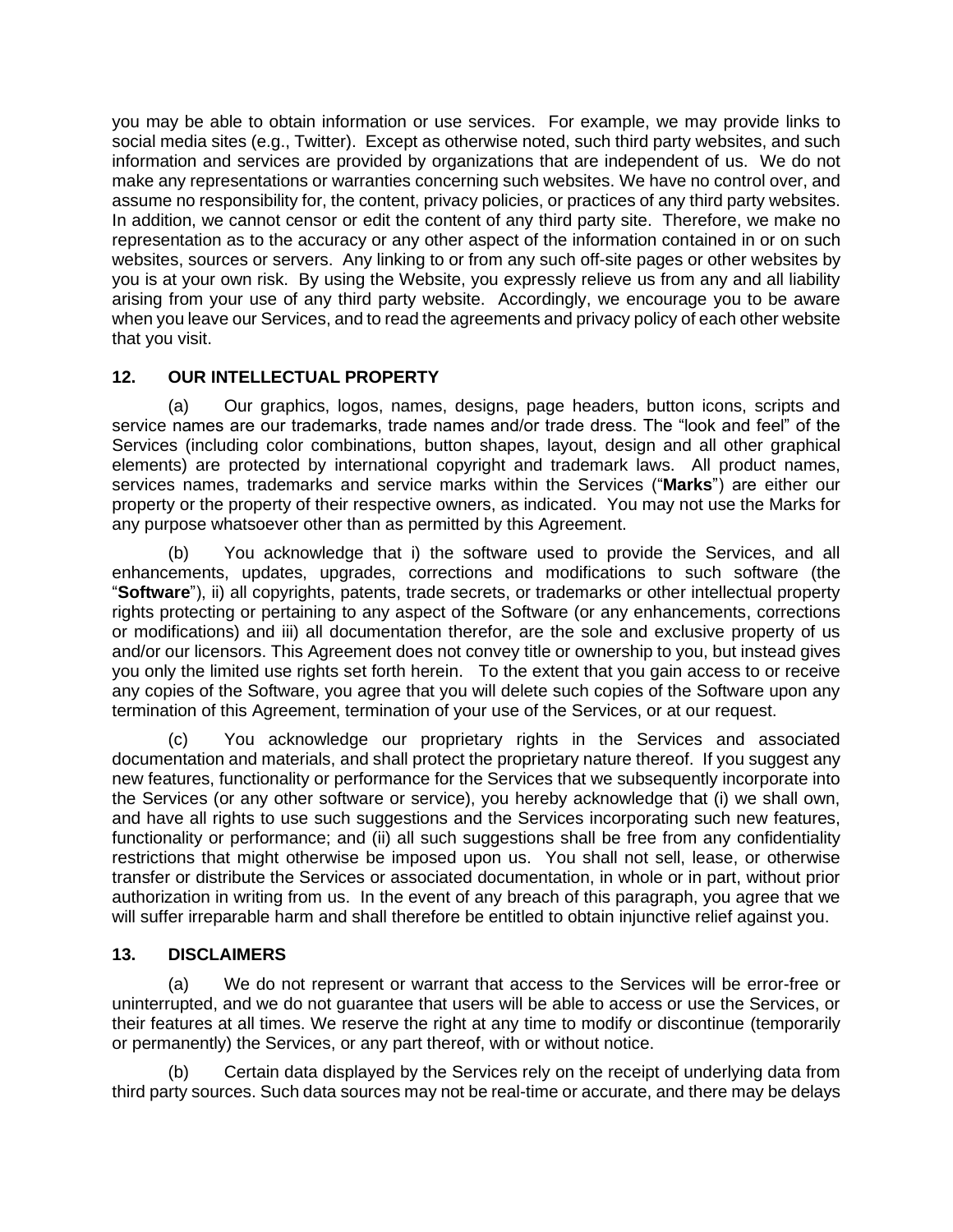or inaccuracies in such displayed data.

The Services may contain typographical errors or inaccuracies, and may not be complete or current. We reserve the right to correct any such errors, inaccuracies or omissions, and to change or update information at any time without prior notice.

(d) Although we have the right to review, edit, remove or modify information from or on the Services, we may not screen this material or control the sources of this information, and we do not guarantee the accuracy, suitability, completeness, currency, quality, adequacy or applicability of any such information.

(e) **The materials displayed by the Services, including but not limited to summaries, descriptions, publications and any other such materials, are not intended to and DO NOT constitute legal, financial, accounting, investment, tax, business or professional advice of any kind.** Those accessing the materials displayed by the Services should not act upon them without first seeking relevant professional counsel. The materials should not be used as a substitute for consultation with a professional adviser. You agree that we are not responsible for any financial, business or legal decisions that you may make.

(f) Circular 230 Disclosure: Pursuant to U.S. Treasury Department Regulations, we are required to advise you that any federal tax advice contained in the Services, including attachments and enclosures, is not intended or written to be used, and may not be used, for the purpose of (i) avoiding tax-related penalties under the Internal Revenue Code or (ii) promoting, marketing or recommending to a third party any tax-related matters addressed herein.

(g) NO WARRANTIES. BY USING THE SERVICES, YOU AGREE AND ACKNOWLEDGE THAT WE PROVIDE THE SERVICES "AS IS" WITHOUT ANY WARRANTIES, EXPRESS, IMPLIED OR STATUTORY. WE AND OUR PARENTS, SUBSIDIARIES, OFFICERS, DIRECTORS, SHAREHOLDERS, MEMBERS, MANAGERS, EMPLOYEES AND SUPPLIERS, SPECIFICALLY DISCLAIM ANY EXPRESS OR IMPLIED WARRANTIES OF TITLE, ACCURACY, SUITABILITY, APPLICABILITY, MERCHANTABILITY, PERFORMANCE, FITNESS FOR A PARTICULAR PURPOSE, NON-INFRINGEMENT OR ANY OTHER WARRANTIES OF ANY KIND. NO ADVICE OR INFORMATION (ORAL OR WRITTEN) OBTAINED BY YOU FROM US SHALL CREATE ANY WARRANTY.

(h) ACCESS TO SERVICES. USE OF THE SERVICES IS AT YOUR SOLE RISK. WE DO NOT WARRANT THAT YOU WILL BE ABLE TO ACCESS OR USE THE SERVICES AT THE TIMES OR LOCATIONS OF YOUR CHOOSING; THAT THE SERVICES WILL BE UNINTERRUPTED OR ERROR-FREE; THAT DEFECTS WILL BE CORRECTED; OR THAT THE SERVICES ARE FREE OF INACCURACIES, MISREPRESENTATIONS BY USERS, VIRUSES OR OTHER HARMFUL COMPONENTS.

PROTECTION OF YOUR EQUIPMENT. YOU ASSUME THE RESPONSIBILITY TO TAKE ADEQUATE PRECAUTIONS AGAINST DAMAGE TO YOUR EQUIPMENT WHICH COULD BE CAUSED BY DEFECTS OR DEFICIENCIES IN THE SERVICES, ANY OF OUR INFORMATION, PRODUCTS, SYSTEMS, DATABASES, MATERIALS, OR PART THEREOF.

(j) ELECTRONIC COMMUNICATIONS SECURITY. YOU ACKNOWLEDGE THAT ELECTRONIC COMMUNICATIONS AND DATABASES ARE SUBJECT TO ERRORS, TAMPERING AND BREAK-INS AND THAT WE DO NOT GUARANTEE THAT SUCH EVENTS WILL NOT TAKE PLACE. YOUR INSTALLATION AND INPUTS, AS WELL AS THIRD PARTY SYSTEMS AND PROCEDURES, MAY INFLUENCE THE OUTPUT AND ERRORS IN ANY ORDER OR ELECTRONIC TRANSMISSION OR COMMUNICATION, AND CAN RESULT IN SUBSTANTIAL ERRORS IN OUTPUT, INCLUDING INCORRECT INFORMATION, ORDERS AND AGREEMENTS. IN ADDITION, ERRORS MAY BE INTRODUCED INTO INFORMATION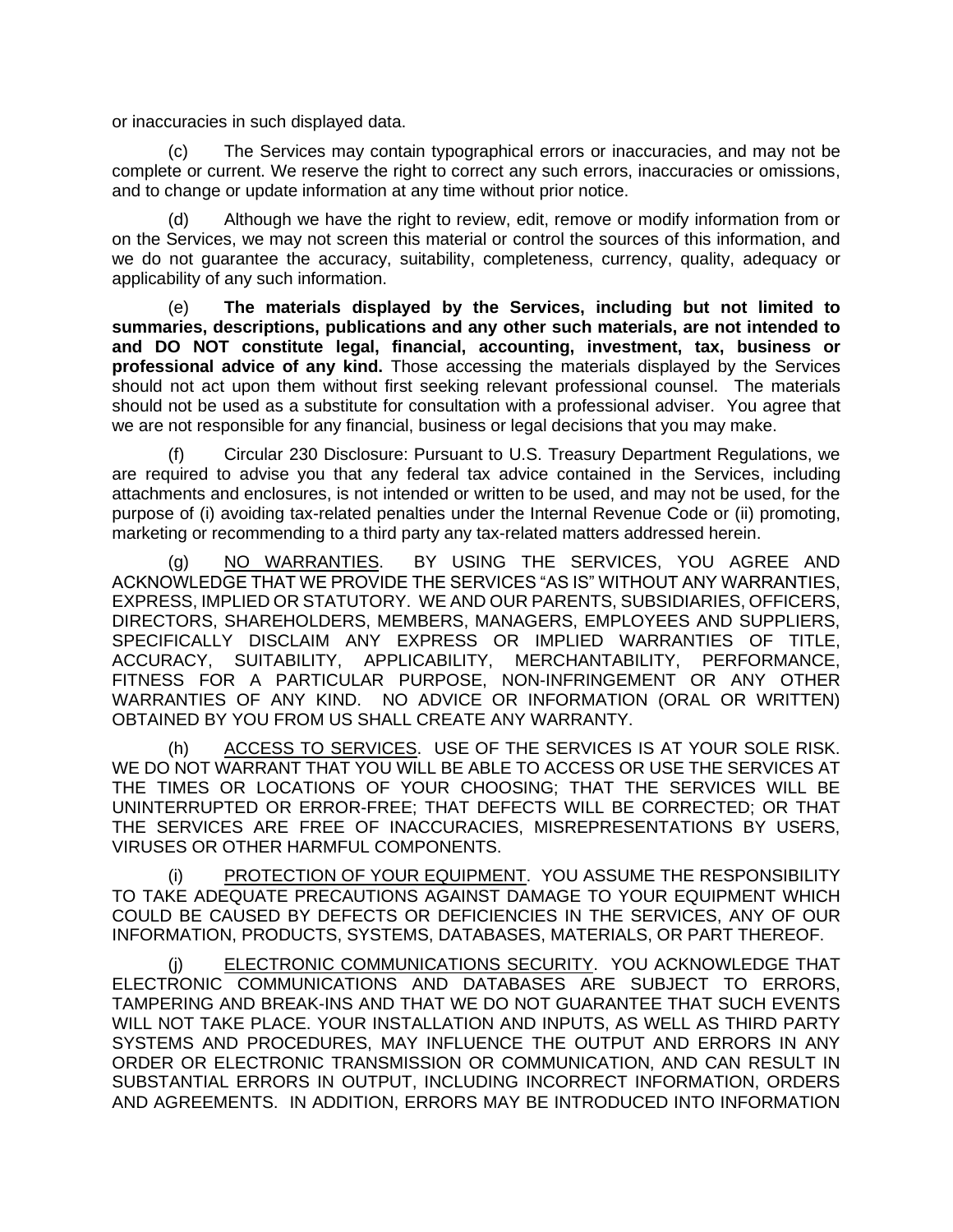OR TRANSACTIONS IN THE COURSE OF THEIR TRANSMISSION OVER ELECTRONIC NETWORKS. YOU SHALL IMPLEMENT AND TAKE RESPONSIBILITY FOR APPROPRIATE REVIEW AND CONFIRMATION PROCEDURES TO VERIFY AND CONFIRM TRANSACTIONS IN WHICH YOU PARTICIPATES USING OUR WEBSITE, INFORMATION, SERVICES, DATABASES, SYSTEMS OR OTHER MATERIALS.

## **14. LIMITATION OF LIABILITY**

(a) TO THE MAXIMUM EXTENT PERMITTED BY LAW, AND EXCEPT AS OTHERWISE PROHIBITED BY LAW, IN NO EVENT SHALL WE OR OUR AFFILIATES, LICENSORS OR BUSINESS PARTNERS (COLLECTIVELY, THE "**RELATED PARTIES**") BE LIABLE TO YOU BASED ON OR RELATED TO THE SERVICES, WHETHER BASED IN CONTRACT, TORT (INCLUDING NEGLIGENCE), STRICT LIABILITY OR OTHERWISE, AND SHALL NOT BE RESPONSIBLE FOR ANY LOSSES OR DAMAGES, INCLUDING WITHOUT LIMITATION DIRECT, INDIRECT, INCIDENTAL, CONSEQUENTIAL, PUNITIVE, EXEMPLARY OR SPECIAL DAMAGES ARISING OUT OF OR IN ANY WAY CONNECTED WITH ACCESS TO OR USE OF THE SERVICES, EVEN IF WE AND/OR RELATED PARTIES HAVE BEEN ADVISED OF THE POSSIBILITY OF SUCH DAMAGES.

(b) Notwithstanding the foregoing, in the event that a court shall find that any of the above disclaimers are not enforceable, then you agree that neither we nor any of our subsidiaries, affiliated companies, employees, members, shareholders, or directors shall be liable for (1) any damages in excess of the greater of the Fees you have paid to us during the most recent twelve (12) month period or \$100.00, or (2) any indirect, incidental, punitive, special, exemplary or consequential damages or loss of use, lost revenue, lost profits or data to you or any third party from your use of the Services. This limitation shall apply regardless of the basis of your claim or whether or not the limited remedies provided herein fail of their essential purpose.

(c) SOME JURISDICTIONS MAY NOT PERMIT CERTAIN DISCLAIMERS AND LIMITATIONS, AND ANY SUCH DISCLAIMERS OR LIMITATIONS ARE VOID WHERE PROHIBITED.

# **15. INDEMNIFICATION**

(a) You agree to defend, indemnify and hold harmless us and our directors, officers, employees, agents, licensors, advisors, independent contractors and providers (collectively referred to herein as "Indemnified Parties") from and against any and all claims, damages, obligations, losses, liabilities, costs or debt, and expenses (including but not limited to reasonable attorney's fees) arising from: (i) your use of and access to the Services; (ii) your violation of any term of this Agreement; (iii) your violation of any third party right, including without limitation any copyright, property or privacy right; (iv) any allegation that any of your Submissions or referrals caused damage to a third party; or (v) any conduct, activity or action that is unlawful or illegal under any state, federal or common law, or is violative of the rights of any individual or entity, engaged in, caused by, or facilitated in any way through the use of the Services.

(b) You further agree that you will cooperate with us as is reasonably required in the defense of any such claims in Section (a), above. We, on behalf of each of the Indemnified Parties, reserves each Indemnified Party's right, at its own expense, to assume the exclusive defense and control of any matter otherwise subject to your foregoing indemnification obligations, and you shall not, in any event, settle any claim or matter without the written consent of us and each of the Indemnified Parties named as a party in such claim.

(c) This defense and indemnification obligation will survive any termination or expiration of this Agreement or your use of the Services.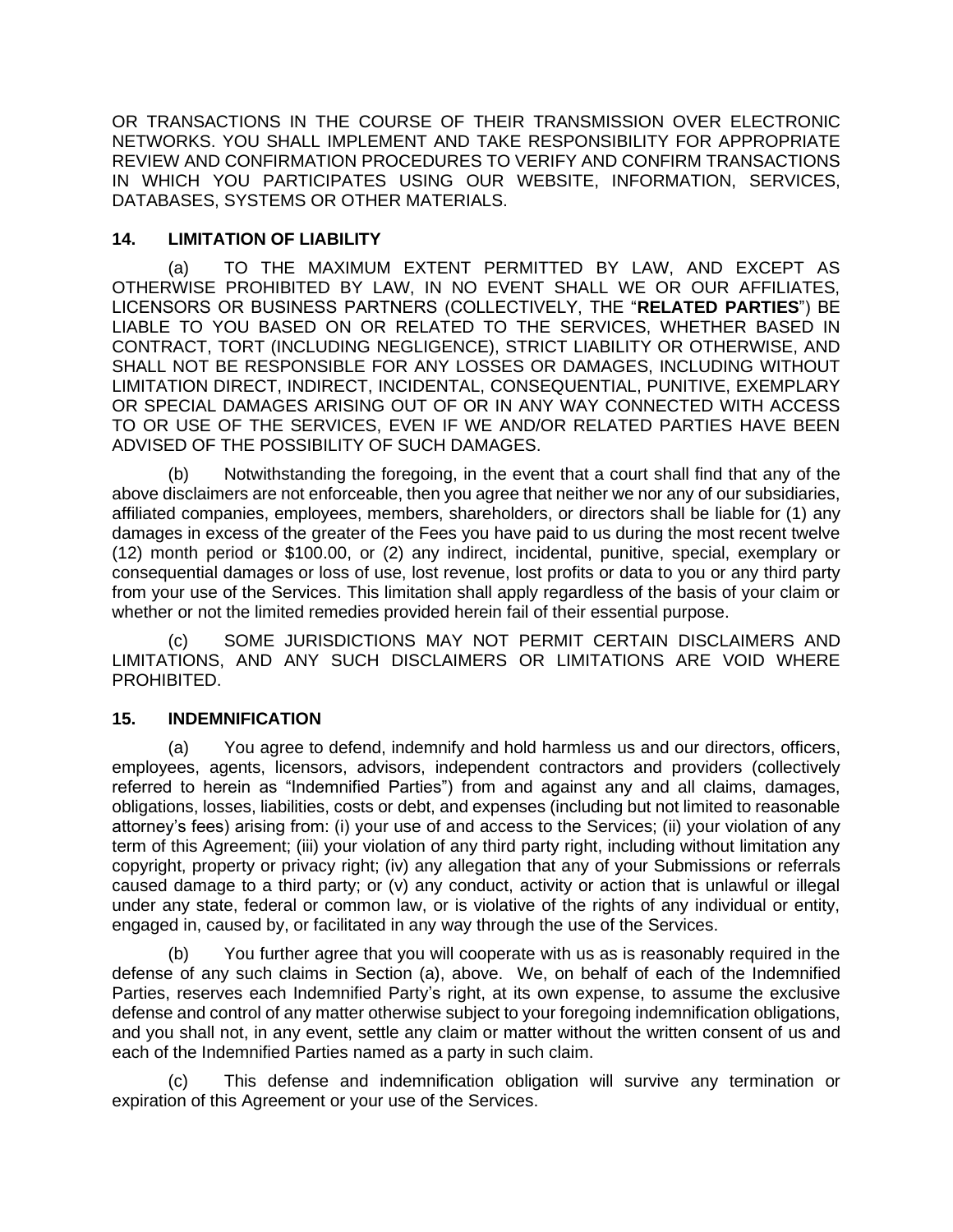### **16. TERM; TERMINATION**

(a) The "**Term**" of this Agreement will continue until the Agreement is terminated as provided herein. We reserve the right to terminate this Agreement and/or deny all or some portion of the Services to you or any user, in our sole discretion, at any time for any or no reason. This Agreement shall commence upon our providing you with access to the Services and shall continue until terminated by its terms.

You may terminate this Agreement at any time by ceasing use of the Services, and by closing your account. We may terminate this Agreement at any time by closing your account or otherwise denying you access to the Services.

(c) Without limiting the foregoing or assuming any additional legal obligations, we reserve the right to terminate violators of the Copyright Act, in accordance with applicable law. All rights that you grant to us herein related to Submissions shall survive any termination of this Agreement. Further, your representations, warranties and indemnification obligations herein shall survive any termination of this Agreement.

(d) Upon termination of the Agreement for any reason, your right to use the Services shall immediately cease. Termination of this Agreement shall not relieve either Party of any obligation accrued prior to the termination date or which by its nature should survive any termination of this Agreement.

### **17. CONFIDENTIALITY**

(a) The term "**Confidential Information**" means the Services, associated documentation, our pricing, and all other information we disclose to you that is designated as confidential or that by its nature would reasonably be expected to be kept confidential, .

(b) Notwithstanding the previous paragraph, our Confidential Information shall not include information that (i) is or becomes publicly available through no act or omission of you; or (ii) was in your lawful possession prior to the disclosure and had not been obtained by you either directly or indirectly from us; or (iii) is lawfully disclosed to you by a third party not bound by a duty of non-disclosure; or (iv) is independently developed by you without access to or use of our Confidential Information.

(c) You agree to hold all Confidential Information in confidence. You agree not to make the Confidential Information available in any form to any third party or to use the Confidential Information for any purpose other than performing your obligations or enjoying your rights under this Agreement. You agree to use the same degree of care in protecting the Confidential Information that you use to protect confidential information of your own of a similar nature and value, but in no event less than a reasonable standard of care to ensure that Confidential Information is not disclosed or distributed by your employees or agents in violation of the provisions of this Agreement. You represent that you have, with each of your employees who may have access to any Confidential Information (if any), an appropriate agreement sufficient to enable you to comply with all of the confidentiality terms hereof.

(d) Notwithstanding the foregoing, you may disclose the Confidential Information to the extent that such disclosure is required by law or court order, provided, however, that you provide us with prior written notice of such disclosure and reasonable assistance in obtaining an order protecting the Confidential Information from public disclosure.

(e) After termination or expiration of this Agreement, you shall return any Confidential Information in your possession or control to us.

### **18. DISPUTES, GOVERNING LAW AND JURISDICTION**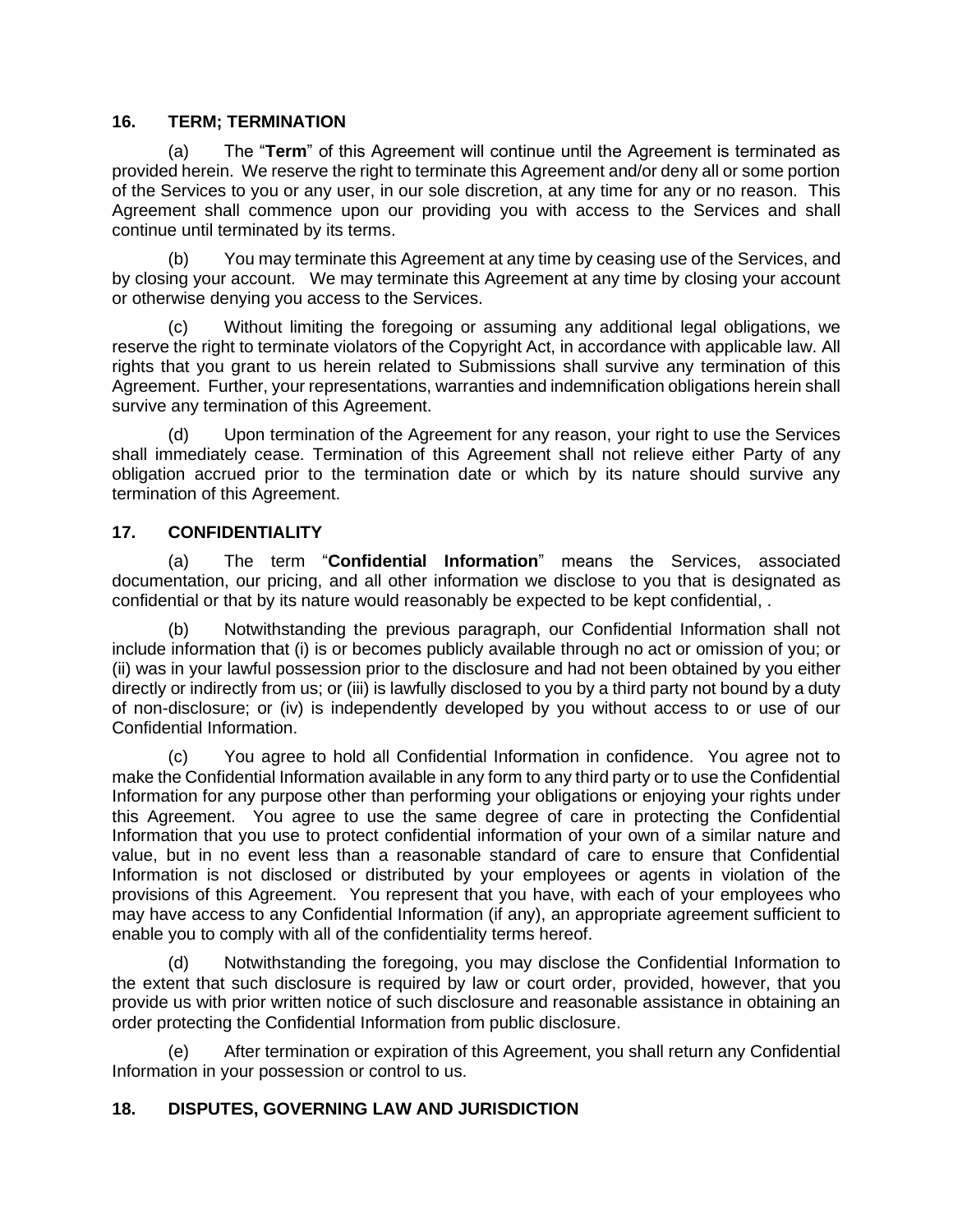(a) The laws of the State of New York shall govern this Agreement. Any legal proceeding or arbitration shall be held in New York City, New York (the "**Dispute Resolution Location**"). To the extent arbitration does not apply, you agree that any dispute arising out of or relating to the Services or us, may only be brought by you in a state or federal court located in the Dispute Resolution Location. YOU HEREBY WAIVE ANY OBJECTION TO THIS VENUE AS INCONVENIENT OR INAPPROPRIATE, AND AGREE TO EXCLUSIVE JURISDICTION AND VENUE IN THE DISPUTE RESOLUTION LOCATION.

(b) You agree that any claim or dispute arising out of or relating in any way to your use of the Services or any service provided by us, will be resolved solely and exclusively by binding arbitration, rather than in court, except that you may assert claims in small claims court if your claims qualify. The Federal Arbitration Act and federal arbitration law apply to this Agreement. YOU UNDERSTAND AND AGREE TO SUBMIT TO ARBITRATION PROCEEDINGS TO SETTLE ANY DISPUTES HEREUNDER, THAT SUCH ARBITRATION WILL BE IN LIEU OF LITIGATION, AND EACH PARTY HEREBY WAIVES THE RIGHT TO SUE IN COURT IN FAVOR OF THE ARBITRATION PROCEEDING EXCEPT AS PERMITTED UNDER THIS AGREEMENT.

(c) There is no judge or jury in arbitration, and court review of an arbitration award is limited. An arbitrator, however, may award on an individual basis the same damages and relief as a court (including injunctive and declaratory relief or statutory damages), and must follow the terms of this Agreement as a court would.

(d) To begin an arbitration proceeding, you must send a letter requesting arbitration and describing your claim to our address specified in the Notice section, below.

(e) Arbitration under this Agreement will be conducted by the American Arbitration Association ("AAA") under its rules then in effect. Payment of all filing, administration and arbitrator fees will be governed by the AAA's rules.

(f) You agree that any dispute resolution proceedings will be conducted only on an individual basis and not in a class, consolidated or representative action. If for any reason a claim proceeds in court rather than in arbitration, we both agree that we have each waived any right to a jury trial.

(g) Notwithstanding the foregoing, you agree that we may bring suit in court to enjoin infringement or other misuse of intellectual property or other proprietary rights.

(h) Any dispute or alleged claim you may have with respect to your access or use of the Services must be commenced within one (1) year after the occurrence of the events leading to the dispute or alleged claim.

### **19. GENERAL**

(a) Relationship Between The Parties. This Agreement shall not be construed as creating any agency, partnership, joint venture, or other similar legal relationship between the Parties; nor will either Party hold itself out as an agent, partner, or joint venture party of the other Party.

(b) Compliance With Law. Each Party shall comply with all applicable laws and regulations of governmental bodies or agencies in its performance under this Agreement.

(c) Waiver. No waiver shall be implied from conduct or failure to enforce rights. No waiver shall be effective unless in a writing signed by both Parties.

(d) Severability. If any provision of this Agreement is held to be invalid, void or unenforceable, such provision shall be deemed to be restated to reflect as nearly as possible the original intentions of the Parties in accordance with applicable law, and the remaining provisions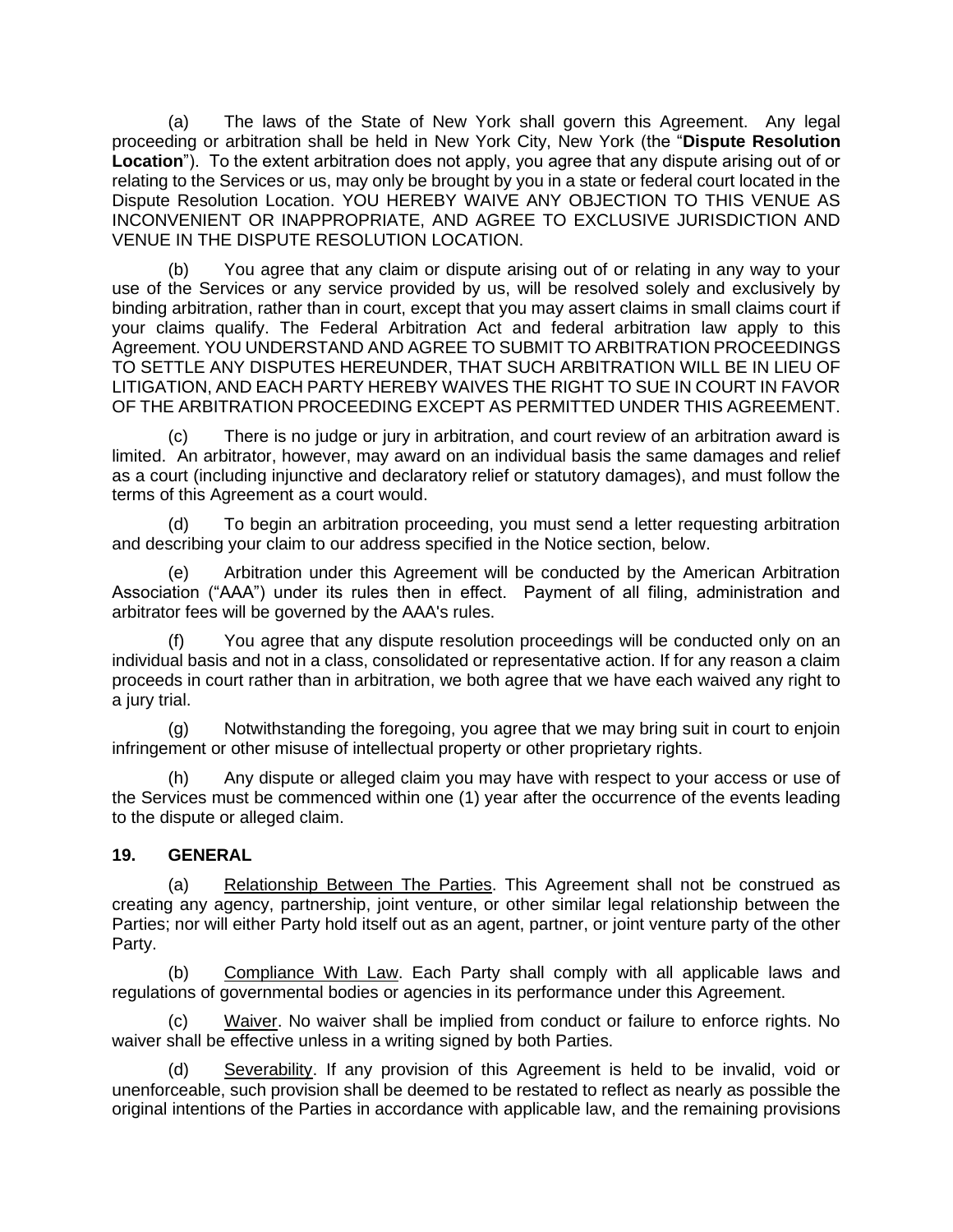of this Agreement shall remain in full force and effect.

Assignment. We may assign our rights under this Agreement, in whole or in part, to any person or entity at any time with or without your consent. You may not assign the Agreement or delegate any of your rights, interest or obligations hereunder, without our prior written consent. The sale of a controlling interest in a single Transaction or a series of Transactions of yours shall be deemed an assignment hereunder for which our consent is required. Any unauthorized assignment shall be null and void. This Agreement shall bind and inure to the benefit of the Parties and their respective successors and permitted assigns.

(f) Force Majeure. We shall not be in default or otherwise liable for any delay in or failure of our performance under this Agreement where such delay or failure arises by reason of any Act of God, or any government or any governmental body, war, insurrection, acts of terrorism, the elements, strikes or labor disputes, or other similar or dissimilar causes beyond our control. You acknowledge that the performance of certain of our obligations may require the cooperation of third parties designated by you and outside our control. In the event such third parties fail to cooperate with us in a manner that reasonably permits us to perform our obligations, such failures shall be consider as causes beyond our reasonable control for the purposes of this Section, and shall not be the basis for a determination that we are in breach of any of our obligations under this Agreement or are otherwise liable.

(g) Equitable Remedies. You hereby agree that we would be irreparably damaged if the terms of this Agreement were not specifically enforced, and therefore you agree that we shall be entitled, without bond, other security, or proof of irreparable harm or other damages, to appropriate equitable remedies with respect to breaches of this Agreement, in addition to such other remedies as we may otherwise have available to us under applicable laws.

(h) Entire Agreement. This Agreement shall constitute the complete agreement between the Parties and supersedes all previous agreements or representations, written or oral, with respect to the subject matter hereof.

Notices and Contact. All legal notices given by you or required under this Agreement shall be in writing and addressed to: Share Scoops, Inc., 651 N Broad St Ste 205 # 5248 Middletown, DE 19709-6402. You may also contact us with general inquiries at Email: team@sharescoops.com.

(j) Survival. Any provision of this Agreement that may reasonably be interpreted as being intended by the Parties to survive termination or expiration of the Agreement, shall survive any such termination or expiration.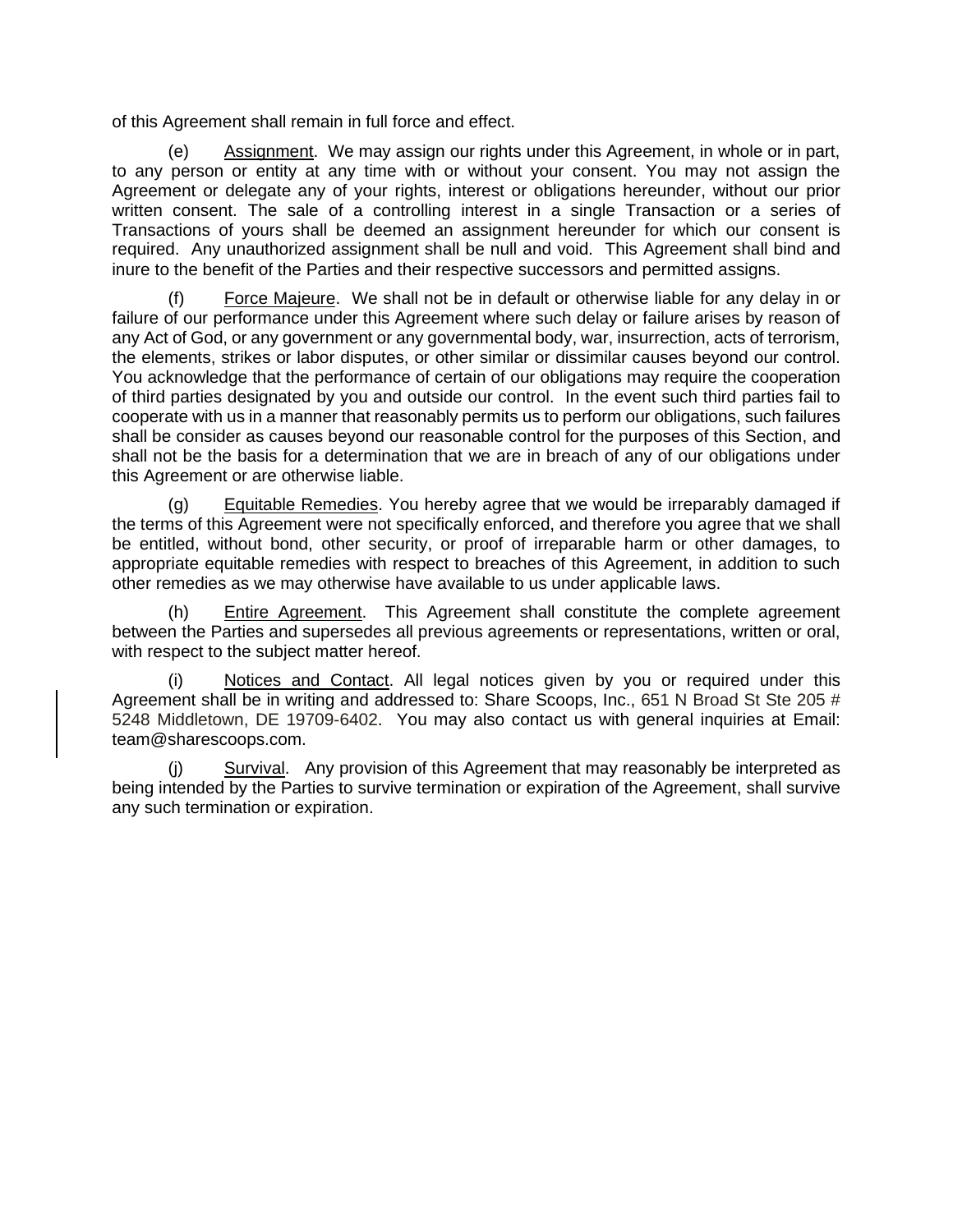# **COPYRIGHT POLICY**

If you believe in good faith that any materials posted on the Website or accessed via the Services (the "**Materials**") infringe any copyright in any work of yours, you agree to contact our "**DMCA Copyright Agent**" as identified below, hereby designated under the Digital Millennium Copyright Act ("DMCA") (17 U.S.C. §512(c)(3)), with correspondence containing the following:

- A physical or electronic signature of the owner, or a person authorized to act on behalf of the owner, of the copyright that is allegedly infringed;
- Identification of the copyrighted work claimed to have been infringed;
- Identification, with information reasonably sufficient to allow its location of the material that is claimed to be infringing;
- Information reasonably sufficient to permit us to contact you;
- A statement that you have a good faith belief that use of the material in the manner complained of is not authorized by the copyright owner, its agent, or the law; and,
- A statement that the information in the notification is accurate, and under penalty of perjury, that you are authorized to act on behalf of the owner of an exclusive right that is allegedly infringed.

You agree that if you fail to comply with all of the requirements of this policy, your DMCA notice may not be valid. For any questions regarding this procedure, or to submit a complaint, please contact our designated DMCA Copyright Agent:

Share Scoops, Inc.

Address: 651 N Broad St Ste 205 # 5248 Middletown, DE 19709-6402